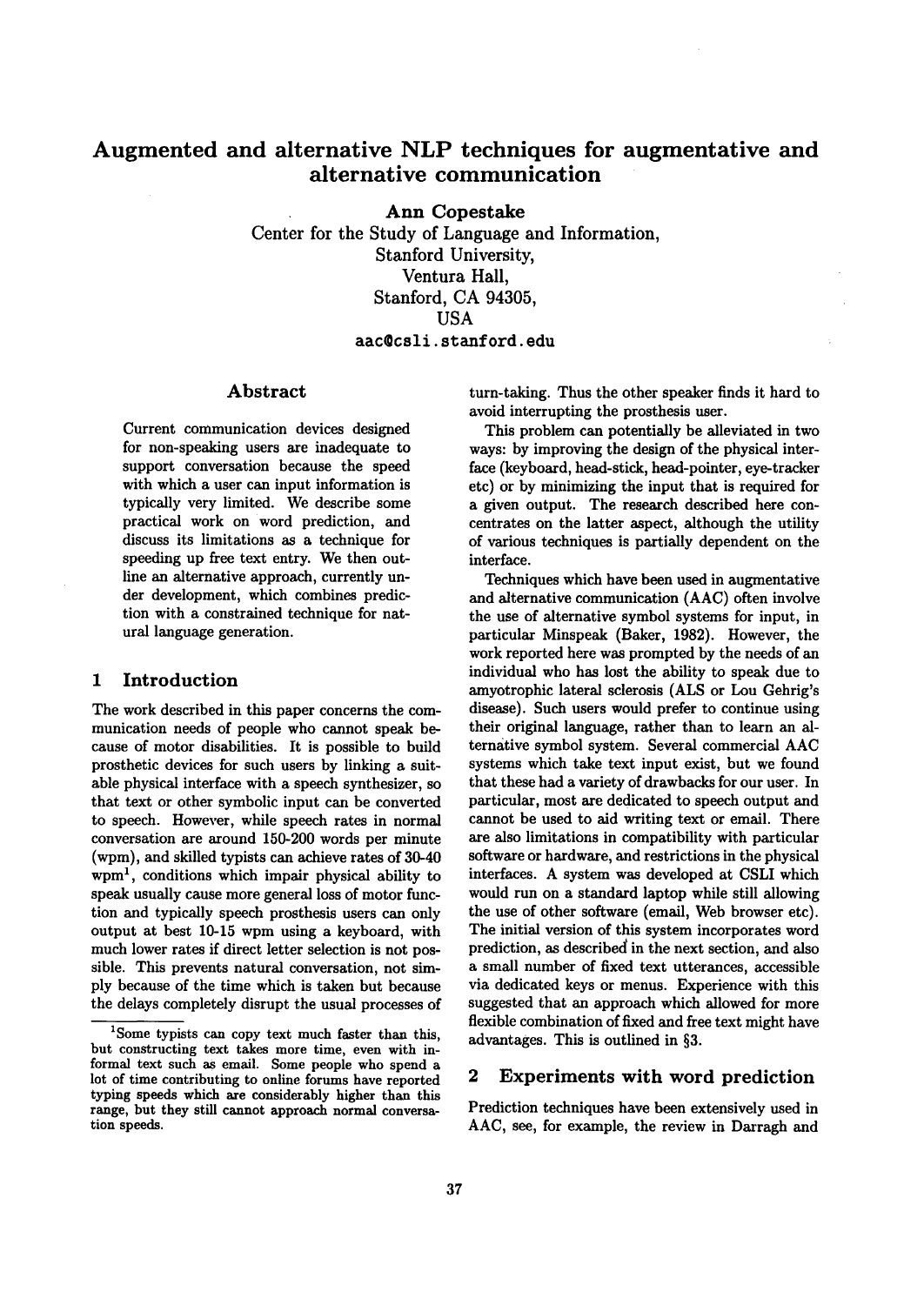Witten (1992). The basic technique behind word prediction is to give the user a choice of the words (or words and phrases) which are calculated to be the most likely, based on the previous input. The choices are usually displayed as some sort of menu: if the user selects one of the items, that word is output, but if no appropriate choice is present, the user continues entering letters. Prediction ordering is based on the user's previous input, and so the system can automatically adapt to the individual user. Unknown strings are added to the database, thus allowing them to be predicted subsequently. For text input, the simplest technique is to use the initial letters of a word as context, and to predict words on the basis of their frequencies. This basic approach was implemented in the first version of our system.

In order to experiment with different algorithms, we ran simulations using 26,000 words of data logged from the daily speech of one user. The collected data was split into training and test sets (10% of total data). We used the following scoring method to measure performance:

$$
(1 - \frac{(\text{keystrokes + menu selections})}{\text{keys trokes needed without prediction}}) * 100
$$

For example, choosing *table* after inputting 't' 'a' would give a score of 50%, since a space is automatically output after the word. This scoring method is an idealization but is a reasonably accurate predictor of keystroke savings for our user.

We should emphasize that a saving in keystrokes will not correspond to an equivalent reduction in time taken to construct a message, since there is a cognitive cost in searching a menu for the desired word. Prediction is only useful when text input is very slow and difficult  $-$  even someone using a headstick may not find any advantage in it. For our user, however, each movement is not only slow, but tiring and somewhat painful, so keystroke saving is a useful measurement of performance. Prediction also has the side-effect of reducing misspellings and typographic errors, which is useful because these often make the synthesized speech incomprehensible.

The graph in Figure 1 shows the keystroke savings achieved with the basic method compared with an enhanced method which takes some account of context. Results are shown with varying menu sizes. Our user actually works with a menu size of 10, but clearly much larger menu sizes than this are impractical: the graph shows sizes up to 20 because this crudely approximates results that might be achievable with a better predictor with smaller menus. The simplest way to add contextual information is to temporarily increase weights of recently seen words

(recency). We found this improved prediction rates by an additional 0.9% at a menu size of 8. The rest of the improvement for the enhanced method is due to the use of part of speech bigrams. 2

#### **2.1 Part of speech bigrams**

Given the great improvements that have been made in speech recognition by using Hidden Markov Models (HMMs), it is natural to expect that these techniques would be beneficial for word prediction. However existing text corpora do not make good models for the speech of our user, and the amount of training data which we can collect is insufficient to extract reliable word-based trigrams. 26,000 words of data represents around three months of input, and much more data would be necessary to collect useful trigrams (vocabulary size in the 26,000 word sample is over 3,000). One possible solution is to back off to broader categories, so we investigated the use of part of speech (POS) transition probabilities extracted from existing tagged corpora (Penn Treebank). However, this actually led to a degradation in performance with the corpora we tried, because they were a poor model for our data: we suspect this is because our user makes frequent use of questions, imperatives and interjections. We therefore decided to derive transition probabilities by tagging our collected data.

Somewhat surprisingly the Treebank corpora turned out to be a good model for our data with respect to the most likely POS associated with a word and we obtained about 92% tagging accuracy simply by choosing the most frequent tag on this basis. We could not improve on this with the taggers we tried, possibly because of the small size of our training sample, and the very short length of most of the utterances. However, we have not investigated this in detail because we would expect improved tagging accuracy to have only a small effect on transition probabilities and hence on prediction performance. Furthermore, not having to use a tagger makes it much simpler to implement a practical system which adapts to the user and to the type of text.

The data shown in Figure 1 are based on a set of 80 tags, since we expanded the initial tagset by adding individual tags for some frequent words. Thus we are effectively using a combination of POS and word transition probabilities. Expanding the tagset in this way improves prediction performance: for instance distinguishing between personal pronouns allows greatly improved prediction of verb agreement. The only hand-coding involved was in reviewing and

<sup>&</sup>lt;sup>2</sup>A more detailed description of some of the work described in this section is in Copestake (1996).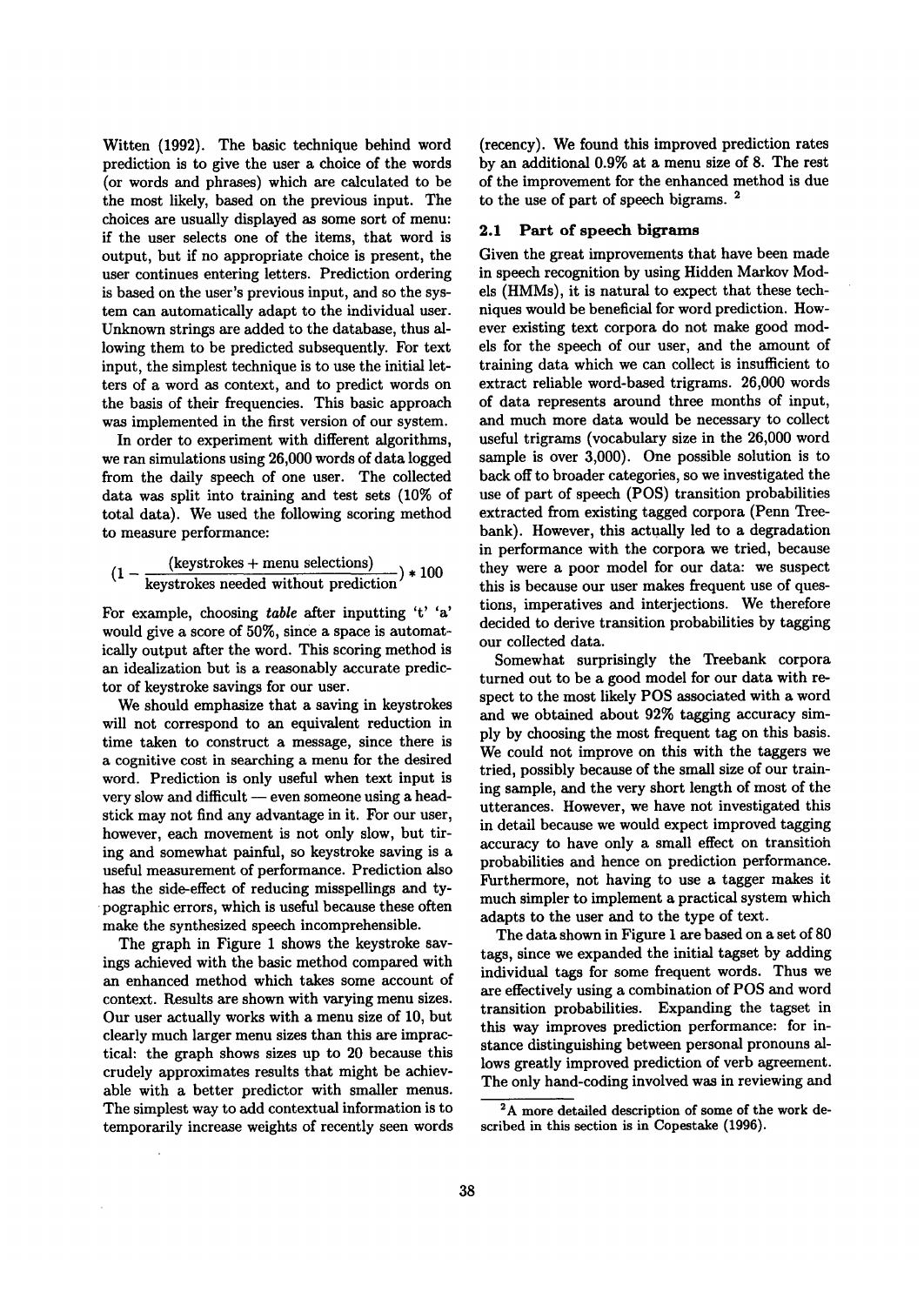

Figure 1: Prediction results for various menu sizes

revising the tags for the most frequent 50 words in the collected data. Unknown words are treated as proper names. Misspellings occur at a rate of roughly 1% in our collected data, usually involving words which were not in the lexicon at the time the corpus was collected and were therefore not predicted.<sup>3</sup> We expect to be able to achieve slightly better results by further expanding the tagset by using semantic tags of the sort discussed in §3 to improve the prediction rates for nouns (and perhaps verbs). We could perhaps also improve results by using trigrams rather than bigrams.

#### 2.2 The limitations of word prediction

It is difficult to compare our results with those in the word prediction literature, because of the lack of common corpora and of an agreed standard of measurement. However our results appear at least comparable with those previously reported for an adult English vocabulary. It seems to be very difficult to achieve keystrokes savings much above 50%. It is sometimes assumed that estimates of entropy (e.g., Shannon's estimate that English is 75% redundant, Brown et al's (1992) upper bound of 1.75 bits per character for printed English) are directly

applicable to word prediction and imply that much better keystroke savings could be achieved, in principle. However, the relationship between entropy and word prediction is somewhat complex. Firstly, if a standard keyboard or equivalent device is used to enter letters, then no advantage is being taken of techniques such as Huffman encoding which reduce the number of bits required per letter (although such encodings are relevant to the use of binary switches). Secondly, consider the trivial example of a "language" which consists of 25 equiprobable "words" each of 4 letters, written without spaces, all of which have the common prefix ZZZ (i.e., ZZZA, ZZZB ... ZZZY). This language is 75% redundant but standard left-to-right prediction will not work well (20% keystroke saving with a menu size of 8 with the algorithm used here). A language with words AZZZ, BZZZ ... ZZZY has the same entropy, but allows much better prediction performance (56% saving). $4$  To make the comparison between entropy and prediction, we have to consider the information contributed by each input. Of course, in this artificial language, the Z's actually carry no information.

As a rough comparison of word prediction and entropy figures for English, note that in order to

<sup>&</sup>lt;sup>3</sup>There are some cases where words are deliberately misspelled in order to get better output from the synthesizer, such as *coyote* spelled *kiote.* 

**<sup>4</sup>The relevance of this to natural** languages is **that**  simple left-to-right prediction **does not** work well if there are a large number of possible suffixes.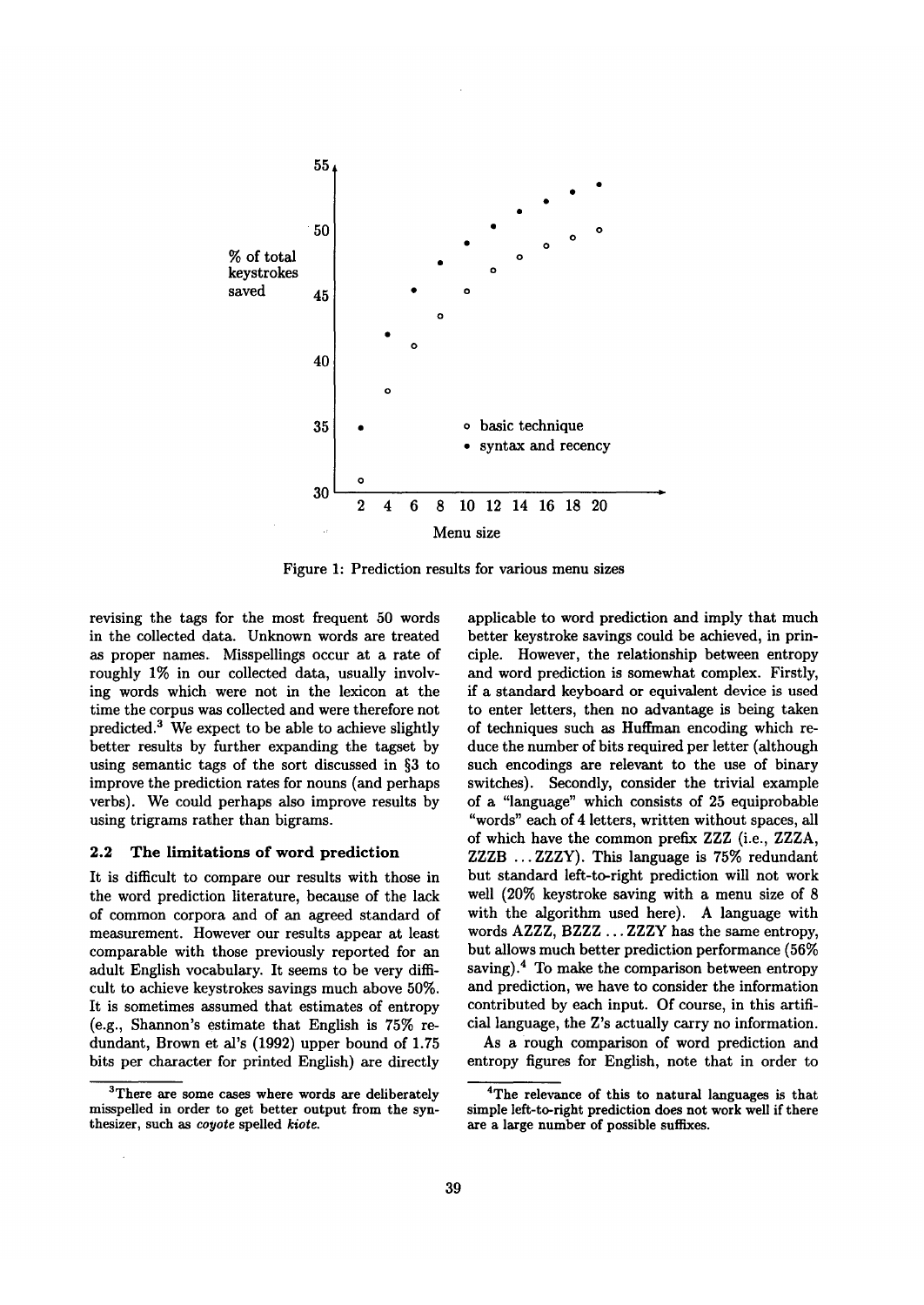achieve 50% keystroke savings with input which, like that of our user, averages 4 letters per word, it is necessary to predict the word on average after 1.5 letters have been input (assuming that the space is predicted). Assuming a letter can be Huffman encoded in 4 bits and choosing from a menu of 8 items is 3 bits, we have an entropy figure of 1.8 bits per character, close to Brown et al's result. For 60% savings, the figure is 1.4 bits. This admittedly crude calculation suggests that it may be unrealistic to expect much better than 50-60% keystroke savings on free text with a usable menu size.

We believe that although prediction techniques are robust and flexible, by themselves they cannot offer the improvement in text input speed necessary to allow natural conversation using a text-tospeech system. Work at the University of Dundee (e.g., Aim et al, 1992; Todman and Alm, this volume) has shown that the extensive use of fixed text for sequences such as greetings and prestored narratives is beneficial in AAC. We would like to extend this to the potentially much wider range of situations where partially predefined strings are appropriate. We are therefore investigating an alternative approach, making use of *cogeneration,* a novel natural language generation technique, which allows the flexible combination of free and fixed text. This is discussed in the next section.

# 3 The cogeneration approach

Traditionally, natural language generation has been seen as the inverse of parsing, where the input is some sort of meaning representation, such as predicate calculus expressions. This is inappropriate for AAC, since formal meaning representation languages are hard to learn and anyway tend to be more verbose than their natural language counterparts. Instead, in cogeneration, input is partially specified as a series of text units by the user, and the job of the generator is to combine these units into grammatical, coherent sentences which are idiomatic, ap- -propriately polite and so on. To accomplish this, the generator has to be able to order the text units, add inflections and insert extra words (both function and content words). Cogeneration thus builds on work on *compansion* (e.g., Demasco and McCoy, 1992; McCoy, this volume).

Cogeneration involves a combination of grammatical, statistical, and template-based constraints. For AAC devices the templates are designed for particular dialogue situations. The choice of template is made by the user, and the interface provides slots which the user instantiates with text. In many cases, slots will be optional or have default fillers, constructed according to context and previous inputs. We assume that instantiation of the slots can be aided by word and phrase prediction, conditioned on slot choice. Prediction should be much more effective than with free text, since the slots will provide fine-grained syntactic and semantic constraints. The cogenerator operates by combining the constraints specified by the template(s) with the general constraints of the grammar'to produce an output sentence, guided by statistical information.

For example, a request template might have slots for requested action and for the requestee. Suppose the user input *open kitchen window* into the requested action slot and that the requestee slot defaulted to *you*. The system might plausibly generate *Please could you open the kitchen window* using fixed text associated with the request template. The user would be given the option of making the output more urgent and less polite, which might result in *Open*  the kitchen window! One significant advantage of the cogeneration technique is that extra information is available to guide the speech synthesizer, allowing more appropriate intonation, prosody and even volume.

Cogeneration involves three different types of knowledge source: a grammar and lexicon, statistical information about collocations and preferred syntactic structures, application- and contextdependent templates. We do not have space here to give details of all these aspects of the cogeneration system, and it would be inappropriate given that development is in its early stages. However, one area which we will examine in slightly more detail, because of its relevance to the work on word prediction discussed above, is the proposed use of semantic categories in the grammar and in the statistical component.

Consider the example given above, where the user inputs *open kitchen window as* the requested action in a request template. Some of the actions required in the course of accepting and processing this input are:

- 1. Predicting words (e.g. *window* is more likely in this context than *work).*
- . Recognizing *kitchen window* as a unit for generation , so it does not get split up, and preceding it with a plausible determiner.
- *.* Giving the utterance the correct stress (compounds vary in stress in a way that partly depends on meaning: contrast *cotton bag* meaning *bag made out of cotton* and *bag for cotton).*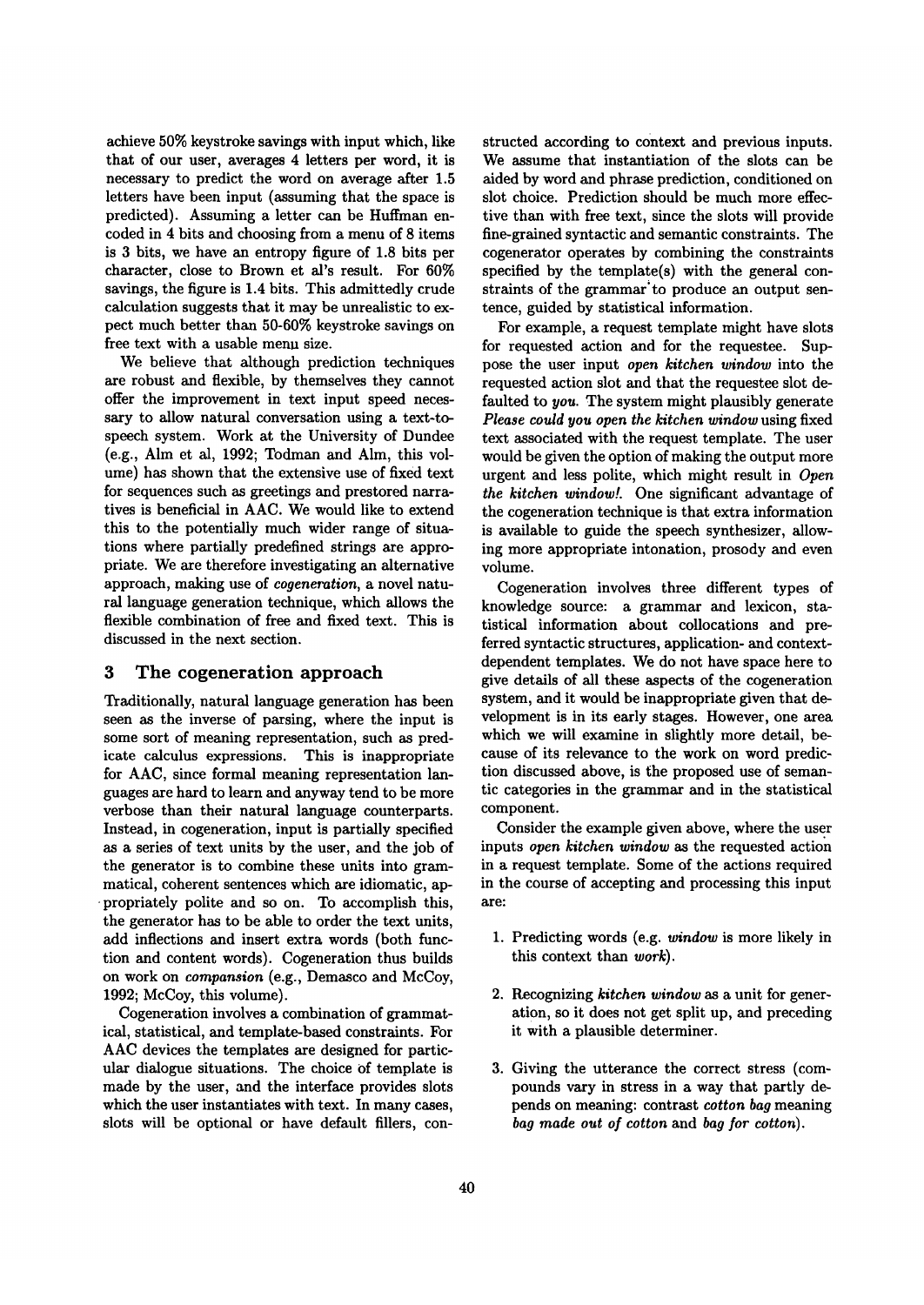Obviously the requirements may differ to some extent for other grammatical constructions: for instance, we have to recognize not just nounnoun compounds but conventionalized adjectivenoun combinations (e.g., *social security).* In general, achieving this sort of analysis requires some statistical information about the words in the input and their collocations. One possibility would be to use n-grams based on words (or word stems), but even assuming that we could extract useful information from one of the existing large text corpora rather than an AAC-specific one, the data is still likely to be too sparse for all but the most frequent words. For example, *kitchen window* occurs only once in the approximately one million word LOB corpus, and does not occur at all in the similarly sized portion of the Wall Street' Journal distributed as part of the Penn Treebank.

The alternative strategy which we have adopted is to back off to semantic classes for infrequent or unseen collocations. For example, *kitchen* might be classified as space-loc, which is intended to encompass locations which have significant spatial extent, *and window as* figure-ground (following Pustejovsky (1995) who uses this nomenclature because *window* belongs to a class of words which can refer either to an opening or its filler). The semantic categories are arranged in a hierarchy. The intention is that these categories would improve prediction and support a form of partial parsing: e.g., we could detect that *kitchen window* was a plausible constituent belonging to a particular class of noun-noun compounds, even if our corpus contained no instances of *kitchen window* itself, because the class of spaceloc figure-ground compounds would be recorded, based on combining data on the frequencies of all compounds which fit this schema *(bedroom window, bathroom door,* etc). Similarly, determiner choice will depend to some extent on the verb governing the noun phrase. For instance, although *the* is much more frequent than *a/an* in most corpora, following *buy* the reverse is usually true. But again, available corpora are too small or too unbalanced to determine this information for less frequent verbs, and it is necessary to consider verb classes instead (Levin's (1993) verbs of obtaining would be a relevant class for this example).

It may sometimes be necessary to do lexical disambiguation to support generation, but often this is not required. For instance, it would not be necessary to distinguish between house windows and windows on a computer screen if *open window* were input to the request template considered above, because the generated utterance would be the same in either case. Classes such as figure-ground are intended to capture some types of systematic polysemy. The use of rather broad categories also reduces the extent to which words are ambiguous with respect to semantic category. We think this is an advantage compared to the use of classes which are more tightly linked to real world knowledge. For example, *window* is given four senses in WordNet (Miller, 1990), corresponding to the usage for buildings, vehicles, envelopes and computers (the metaphorical *window o/opportunity*  use is omitted). However, for our purposes we suspect that it is unnecessary to distinguish these uses. In general, the granularity of the lexical semantic classes has to be sufficiently coarse to enable reliable statistics to be obtained, but also should not introduce unnecessary ambiguity. For example, having a class vehicle-part might be counter-productive, because it would lead to words such as *engine be*ing ambiguous between their use in vehicles and in stationary objects, which is unwarranted linguistically. For our current purposes, even distinguishing between less related usages such as the luggage use of *trunk* and the (American English) part-of-car use is probably unnecessary, since a more general class, such as container, would capture most of the relevant behaviour of both.

We have found that it is possible to use Word-Net as a knowledge source to semi-automatically derive semantic classes of the appropriate granularity, even though our semantic hierarchy does not correspond to the WordNet taxonomy. Effectively we regard WordNet as a source of information which we can exploit about word groups. For example, we can identify nodes which are superordinate to a group of senses which should be given the same code, such as *room* (sense 1) for the category space-loc. By associating the category with a relatively general node, we can automatically classify a large number of words with a fair degree of reliability. Because the semantic hierarchy does not correspond in a simple way to WordNet, a particular category may have to be associated with several disjoint WordNet subhierarchies, and it is necessary to allow for exceptions.

We are in the process of developing and refining the semantic classification for nouns and verbs. As a first step, we intend to see whether these categories can be used to improve the prediction rate for free text entry, by using the semantic classes to expand the tagset described in §2.1. We expect to use these categories directly in the symbolic grammar, to control preposition selection and to provide schemata for compound nouns, for instance.